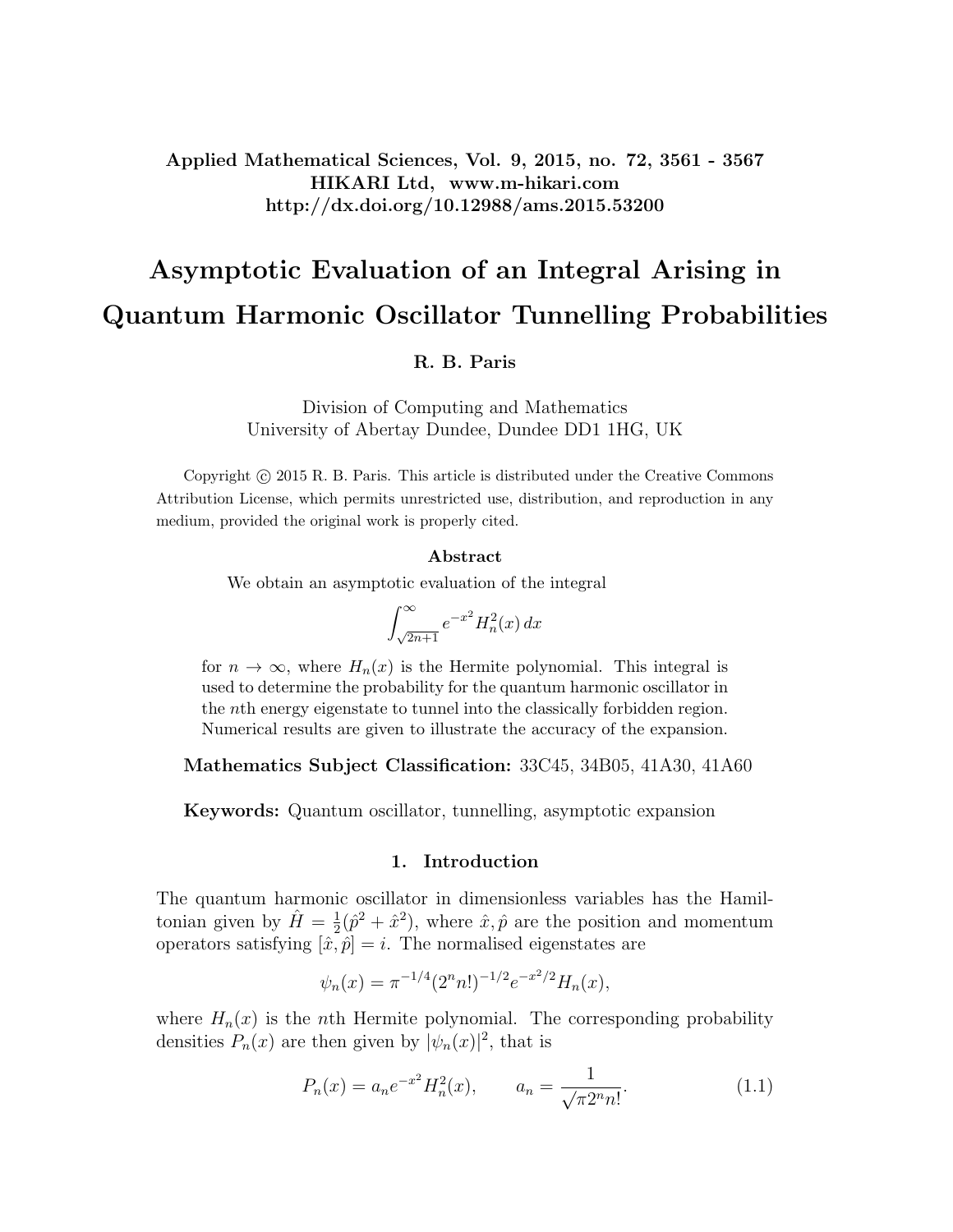The classical turning points are situated at  $x = \pm$ √  $\overline{2n+1}$ , so that the probability of tunnelling into the classically forbidden region is expressed as

$$
P_{n,tun} = 2a_n Q_n, \qquad Q_n = \int_{\sqrt{2n+1}}^{\infty} e^{-x^2} H_n^2(x) \, dx. \tag{1.2}
$$

It has been pointed out recently by Jadczyk [1] that the tunnelling probabilities  $P_{n,tun}$  are rarely discussed in the literature on quantum mechanics. In [1], he has shown that  $P_{n,tun}$  has the approximate representation for large values of n given by

$$
P_{n,tun} = \frac{1}{n^{1/3}} \left\{ 0.133975 - \frac{0.0122518}{n^{2/3}} + O(n^{-1}) \right\} \qquad (n \to \infty). \tag{1.3}
$$

Our aim in this note is to obtain more precise information on the large- $n$ behaviour of  $P_{n,tun}$ . We carry this out by exploiting the uniform asymptotic expansion of the parabolic cylinder function  $U(-n-\frac{1}{2})$ abolic cylinder function  $U(-n-\frac{1}{2},2^{\frac{1}{2}}x)$  given in [4], valid for  $n \to \infty$  and  $x \geq \sqrt{2n+1}$ .

## 2. A representation of  $Q_n$

We set  $\nu := \sqrt{2n+1}$  and rescale the variable x to write the integral  $Q_n$  in (1.2) as

$$
Q_n = \nu \int_1^\infty e^{-(\nu x)^2} H_n^2(\nu x) \, dx.
$$

The integrand can be expressed in terms of the parabolic cylinder function  $U(a, z)$  by [3, Eq. (18.15.28)]

$$
e^{-(\nu x)^2/2}H_n(\nu x) = 2^{\frac{1}{4}\nu^2 - \frac{1}{4}}U(-\frac{1}{2}\nu^2, 2^{\frac{1}{2}}\nu x).
$$

The asymptotic expansion of this last function in terms of the Airy function  $Ai(z)$  and its derivative is given by [4, Eq. (3.23)]

$$
U(-\frac{1}{2}\nu^2, 2^{\frac{1}{2}}\nu x) = \frac{2^{\frac{1}{4}\nu^2 + \frac{1}{4}}e^{\nu^2/4}\Gamma(\frac{1}{2} + \frac{1}{2}\nu^2)}{\nu^{\frac{1}{2}\nu^2 + \frac{1}{6}}} \left(\frac{\zeta}{x^2 - 1}\right)^{1/4} \Upsilon_{\nu}(\zeta),
$$
 (2.1)

$$
\Upsilon_{\nu}(\zeta) = \text{Ai}(\nu^{4/3}\zeta) F_{\nu}(\zeta) + \nu^{-8/3}\text{Ai}'(\nu^{4/3}\zeta) G_{\nu}(\zeta)
$$
 (2.2)

as  $\nu \to +\infty$  uniformly valid for  $x \geq 1$ , where

$$
\zeta^{3/2} = \frac{3}{4}x\sqrt{x^2 - 1} - \frac{3}{4}\arccosh x \qquad (x \ge 1).
$$
 (2.3)

The functions  $F_{\nu}(\zeta)$  and  $G_{\nu}(\zeta)$  have the asymptotic expansions

$$
F_{\nu}(\zeta) \sim \sum_{k=0}^{\infty} f_k(\zeta) \nu^{-2k}, \qquad G_{\nu}(\zeta) \sim \sum_{k=0}^{\infty} g_k(\zeta) \nu^{-2k},
$$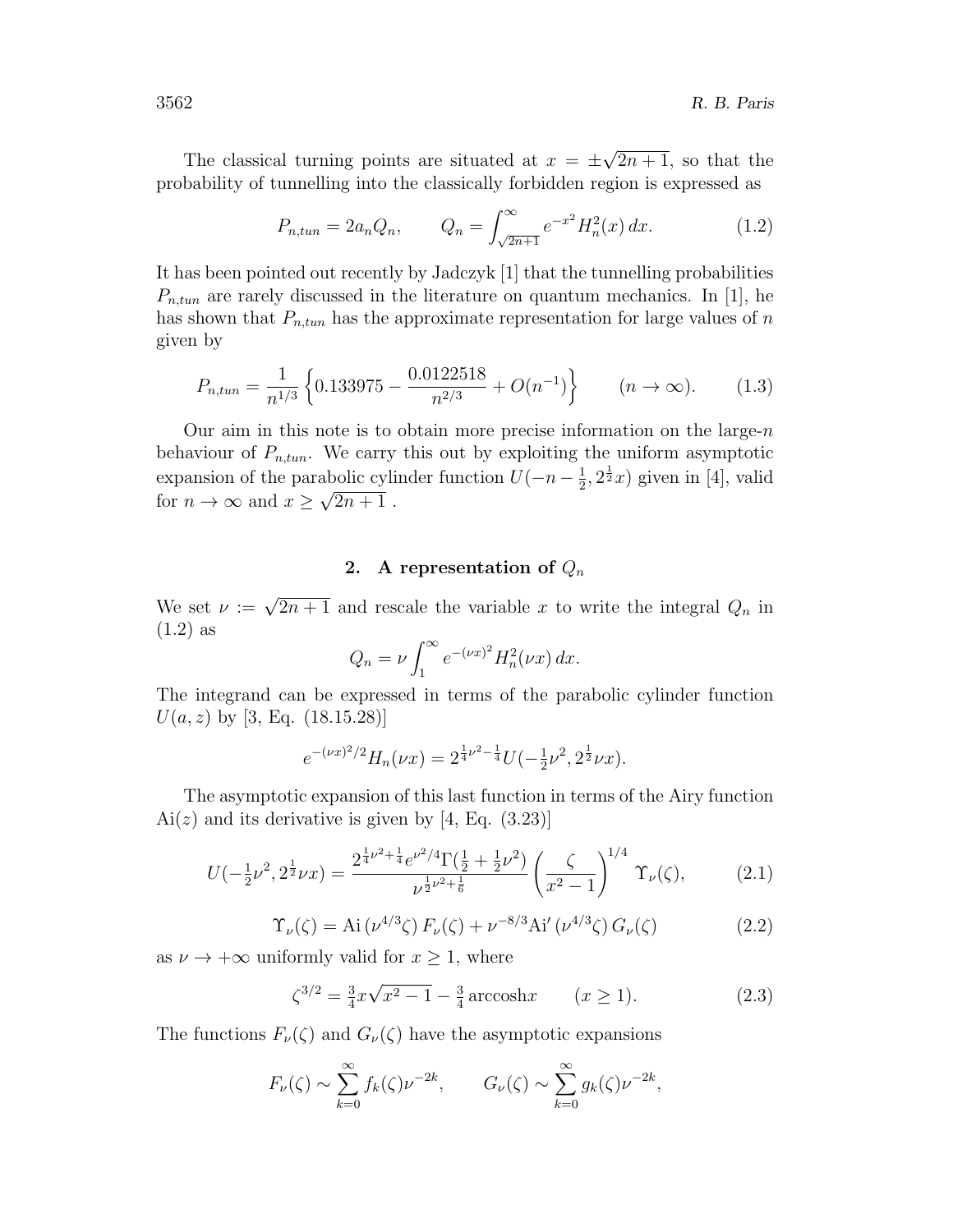where, from  $[4, §3.2]$ , we have

$$
f_0(\zeta) = 1
$$
,  $f_1(\zeta) = \frac{1}{24}$ ,  $f_2(\zeta) = a_1(\zeta) + \frac{1}{576}$ ,  
 $g_0(\zeta) = b_0(\zeta)$ ,  $g_1(\zeta) = \frac{b_0(\zeta)}{24}$ ,

with

$$
a_1(\zeta) = \frac{1}{1152} \left\{ \frac{145 + 249x^2 - 9x^4}{(x^2 - 1)^3} - \frac{7x(x^2 - 6)}{(x^2 - 1)^{3/2} \zeta^{3/2}} - \frac{455}{4\zeta^3} \right\},\tag{2.4}
$$

$$
b_0(\zeta) = -\frac{1}{2\zeta^{\frac{1}{2}}} \left\{ \frac{x(x^2 - 6)}{12(x^2 - 1)^{3/2}} + \frac{5}{24\zeta^{3/2}} \right\}.
$$
 (2.5)

Then, from  $(2.1)$  and  $(2.2)$  it follows that

$$
Q_n = \frac{2^{2n+1} (n!)^2 e^{n+\frac{1}{2}}}{\nu^{2n+\frac{1}{3}}} \int_1^\infty \left(\frac{\zeta}{x^2-1}\right)^{1/2} \Upsilon^2_\nu(\zeta) dx.
$$

The quantity  $\zeta$  is a monotonically increasing function for  $x \ge 1$  and  $\zeta = 0$ when  $x = 1$ . Furthermore

$$
\frac{d\zeta}{dx} = \left(\frac{\zeta}{x^2 - 1}\right)^{-1/2},
$$

so that we can introduce the new integration variable  $\zeta$  to find [1]

$$
Q_n = \frac{2^{2n+1}(n!)^2 e^{n+\frac{1}{2}}}{\nu^{2n+\frac{1}{3}}} \int_0^\infty \phi(\zeta) \Upsilon_\nu^2(\zeta) d\zeta, \qquad \phi(\zeta) := \frac{\zeta}{x^2 - 1}.
$$
 (2.6)

From  $(2.2)$ , we have

$$
\Upsilon_{\nu}^{2}(\zeta) = Ai^{2}(\nu^{4/3}\zeta) F_{\nu}^{2}(\zeta) + 2\nu^{-8/3}Ai(\nu^{4/3}\zeta) Ai'(\nu^{4/3}\zeta) F_{\nu}(\zeta) G_{\nu}(\zeta)
$$

$$
+ \nu^{-16/3} Ai'^{2}(\nu^{4/3}\zeta) G_{\nu}^{2}(\zeta)
$$

$$
= Ai^{2}(\nu^{4/3}\zeta) \left(1 + \frac{1}{12\nu^{2}} + \frac{1 + 1152f_{2}(\zeta)}{576\nu^{4}} + O(\nu^{-6})\right)
$$

$$
+ \nu^{-8/3}b_{0}(\zeta)[Ai^{2}(\nu^{4/3}\zeta)]' \left(1 + \frac{1}{12\nu^{2}} + O(\nu^{-4})\right) + \nu^{-16/3}b_{0}^{2}(\zeta)Ai'^{2}(\nu^{4/3}\zeta)(1 + O(\nu^{-2})).
$$
 Retaining terms up to and including  $\nu^{-14/3}$ , we therefore find

$$
\int_0^\infty \phi(\zeta) \Upsilon_\nu^2(\zeta) d\zeta = \int_0^\infty \phi(\zeta) \left\{ Ai^2(\nu^{4/3} \zeta) \left( 1 + \frac{1}{12\nu^2} + \frac{1 + 1152 f_2(\zeta)}{576\nu^4} \right) + \nu^{-8/3} b_0(\zeta) \left[ Ai^2(\nu^{4/3} \zeta) \right]' + O(\nu^{-16/3}) \right\} d\zeta \tag{2.7}
$$

as  $\nu \to \infty$ .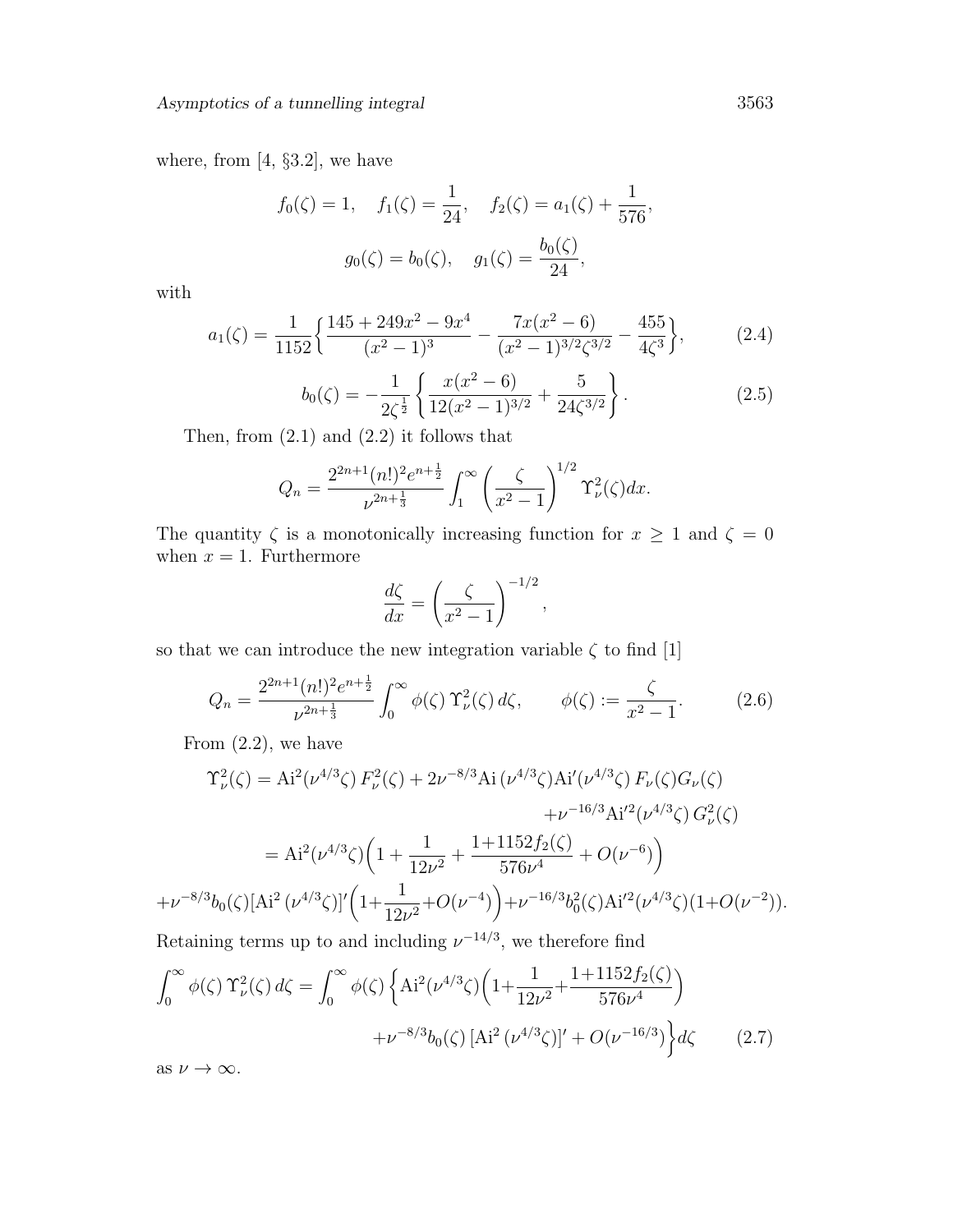### 3. The asymptotic expansion of two integrals

To evaluate the integrals appearing in (2.7) we employ the modification of Watson's lemma given in Olver's book [2, p. 337]. This is possible since  $Ai(x)$ possesses the asymptotic behaviour

Ai 
$$
(x) \sim \frac{1}{2} \pi^{-1/2} x^{-1/4} \exp[-\frac{2}{3} x^{3/2}]
$$
  $(x \to +\infty).$ 

Inversion of  $(2.3)$  with the help of *Mathematica* yields<sup>1</sup>

$$
x = 1 + 2^{-1/3}\zeta - \frac{2^{-2/3}\zeta^2}{10} + \frac{11\zeta^3}{700} - \frac{823 \cdot 2^{-1/3}\zeta^4}{12600} + \dots \qquad (|\zeta| < \zeta_0),
$$

where  $\zeta_0 = (\frac{3}{4}\pi)^{2/3}$ ; see [3, Eq. (12.10.41)]. Then we have

$$
\phi(\zeta) = \sum_{m=0}^{\infty} \alpha_m \zeta^m \qquad (|\zeta| < \zeta_0), \tag{3.1}
$$

where

$$
\alpha_0 = 2^{-2/3},
$$
  $\alpha_1 = -\frac{1}{5},$   $\alpha_2 = \frac{2^{5/3}}{35},$   $\alpha_3 = -\frac{2^{10/3}}{225},$   $\alpha_4 = \frac{1548}{67375},...$ 

Now for a fixed positive integer M, and with  $t = \nu^{4/3}\zeta$ ,

$$
\int_0^\infty \phi(\zeta) \, \mathrm{Ai}^2(\nu^{4/3}\zeta) \, d\zeta = \sum_{m=0}^{M-1} \frac{\alpha_m}{\nu^{\frac{4}{3}m+\frac{4}{3}}} \int_0^\infty t^m \mathrm{Ai}^2(t) \, dt + R_M,
$$

where

$$
R_M = \int_0^\infty \phi_M(\zeta) \, \mathrm{Ai}^2(\nu^{4/3}\zeta) \, d\zeta, \qquad \phi_M(\zeta) := \phi(\zeta) - \sum_{m=0}^{M-1} \alpha_m \zeta^m.
$$

It follows that  $\phi_M(\zeta) = O(\zeta^M)$  as  $\zeta \to 0+$  and it is known [1] that  $\phi(\zeta) \leq$  $2^{-2/3}$  for  $\zeta \geq 0$ . Hence we can find a constant C such that the inequality  $|\phi_M(\zeta)| < C\zeta^M$  holds when  $\zeta \geq 0$ . Then

$$
|R_M| \le C \int_0^\infty \zeta^M \text{Ai}^2(\nu^{4/3}\zeta) d\zeta = O(\nu^{-\frac{4}{3}M - \frac{4}{3}})
$$

as  $\nu \to \infty$ , upon use of the evaluation [3, Eq. (12.11.15)]

$$
\int_0^\infty t^m \text{Ai}^2(t) \, dt = \frac{2m! \, 12^{-\frac{1}{3}m - \frac{7}{6}}}{\sqrt{\pi \Gamma(\frac{1}{3}m + \frac{7}{6})}} \qquad (m = 0, 1, 2, \ldots). \tag{3.2}
$$

<sup>&</sup>lt;sup>1</sup>The function  $\zeta(x)$  is real for  $x > -1$ , being given by  $(-\zeta)^{3/2} = \frac{3}{4}(\arccos x - x)$ √  $(1-x^2)$ in the interval  $-1 < x \leq 1$ . The finite radius of convergence results from the singularity in the inversion at  $x = -1$ , where  $\zeta = -(\frac{3}{4}\pi)^{2/3}$ .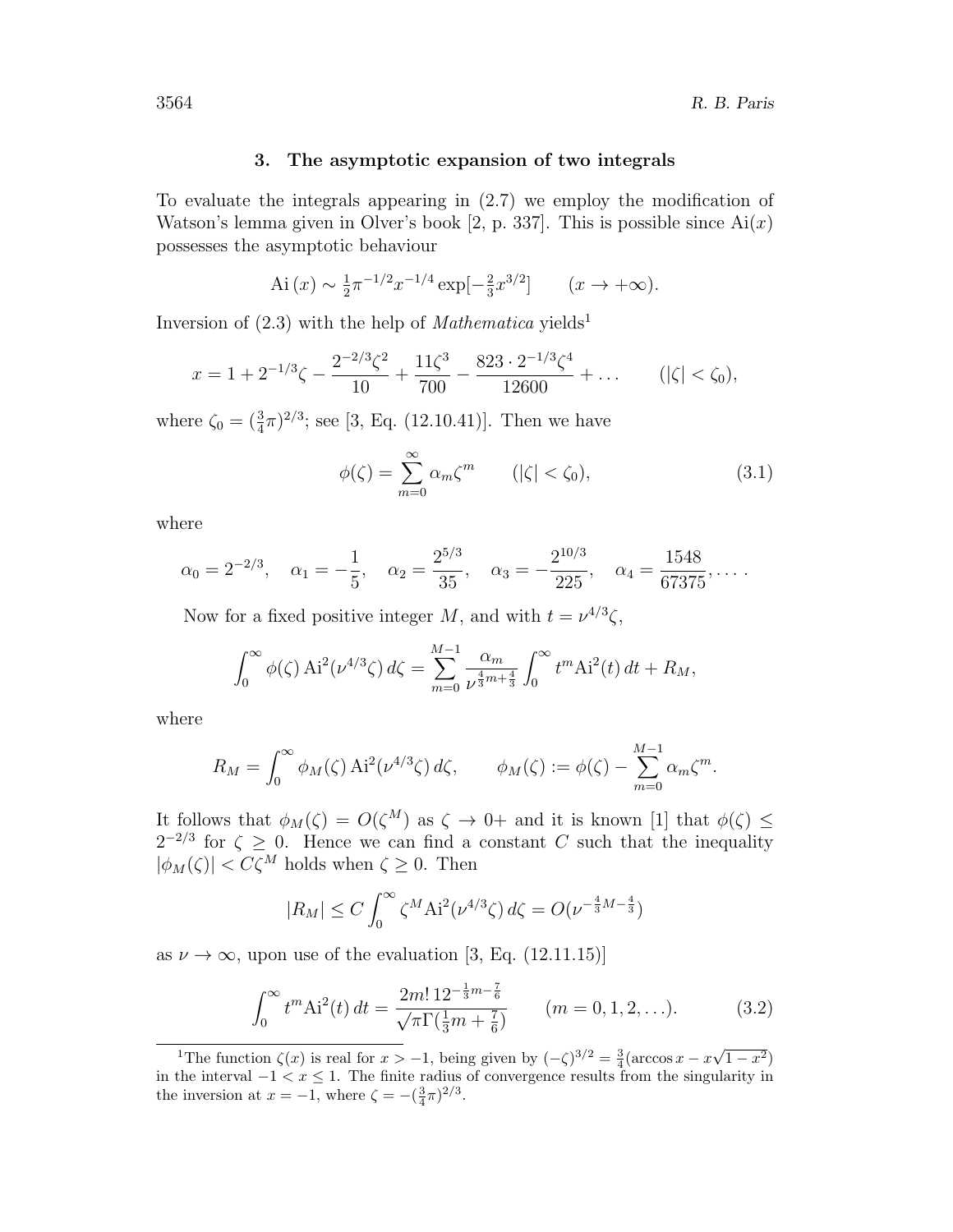Thus we obtain the asymptotic expansion

$$
\int_0^\infty \phi(\zeta) \text{Ai}^2(\nu^{4/3}\zeta) d\zeta \sim \frac{2}{\sqrt{\pi}} \sum_{m=0}^\infty \frac{\alpha_m m! \,\nu^{-4m/3 - 4/3}}{12^{\frac{1}{3}m + \frac{7}{6}} \Gamma(\frac{1}{3}m + \frac{7}{6})} \qquad (\nu \to \infty). \tag{3.3}
$$

A similar reasoning can be applied to the second integral on the righthand side in (2.7), when we observe that the function  $-b<sub>0</sub>(\zeta)$  in (2.5) decreases monotonically from the value  $9 \cdot 2^{-2/3}/140$  to zero for  $\zeta \ge 0$  (we omit these details). With the help of *Mathematica*, the product  $\phi(\zeta)b_0(\zeta)$  has the series expansion

$$
\phi(\zeta)b_0(\zeta) = -\sum_{m=0}^{\infty} \beta_m \zeta^m \qquad (|\zeta| < \zeta_0),
$$

where the first few coefficients are

$$
\beta_0 = \frac{9}{280} 2^{-1/3}, \quad \beta_1 = -\frac{179}{6300} 2^{-2/3}, \quad \beta_2 = \frac{28687}{2425500}, \quad \beta_3 = -\frac{750979}{78828750} 2^{-1/3}.
$$

Then we find upon using an integration by parts, combined with (3.2) and the result  $Ai(0) = 3^{-2/3}/\Gamma(\frac{2}{3})$ , that

$$
\int_0^\infty \phi(\zeta) b_0(\zeta) \left[ \text{Ai}^2 \left( \nu^{4/3} \zeta \right) \right]' d\zeta \sim \frac{\beta_0 (3\nu)^{-4/3}}{\Gamma^2(\frac{2}{3})} + \frac{2}{\sqrt{\pi}} \sum_{m=1}^\infty \frac{\beta_m m! \nu^{-4m/3 - 4/3}}{12^{\frac{1}{3}m + \frac{5}{6}} \Gamma(\frac{1}{3}m + \frac{5}{6})} \tag{3.4}
$$

as  $\nu \to \infty$ .

## 4. The asymptotic calculation of  $P_{n,tun}$  for  $n \to \infty$

The function  $-a_1(\zeta)$  appearing in (2.4) is found to be monotonically decreasing for  $\zeta \geq 0$  with the series expansion

$$
-a_1(\zeta) = \frac{249}{28800} - \frac{6849}{616000} 2^{-1/3} \zeta + \frac{737}{65000} 2^{-2/3} \zeta^2 - \cdots \qquad (|\zeta| < \zeta_0).
$$

Then the  $O(\nu^{-4})$  term multiplying  $Ai^2(\nu^{4/3}\zeta)$  in (2.7) has the expansion

$$
-\frac{1}{576}\phi(\zeta)(1+1152f_2(\zeta)) = \frac{29}{2400}2^{-2/3} - \frac{25013}{1848000}\zeta + \cdots
$$
 (|\zeta| < \zeta\_0).

From  $(2.7)$ ,  $(3.3)$  and  $(3.4)$  we therefore find

$$
\begin{split} &\nu^{4/3}\int_0^\infty \phi(\zeta)\Upsilon^2_\nu(\zeta)\,d\zeta\\ &=\frac{2}{\sqrt{\pi}}\Big(1+\frac{1}{12\nu^2}-\frac{29}{2400\nu^4}\Big)\bigg(\frac{1}{12^{7/6}\Gamma(\frac{7}{6})}+\frac{2\alpha_1\nu^{-4/3}}{12^{3/2}\sqrt{\pi}}+\frac{2\alpha_2\nu^{-8/3}}{12^{11/6}\Gamma(\frac{11}{6})}+\frac{6\alpha_3\nu^{-4}}{12^{13/6}\Gamma(\frac{13}{6})}\bigg) \end{split}
$$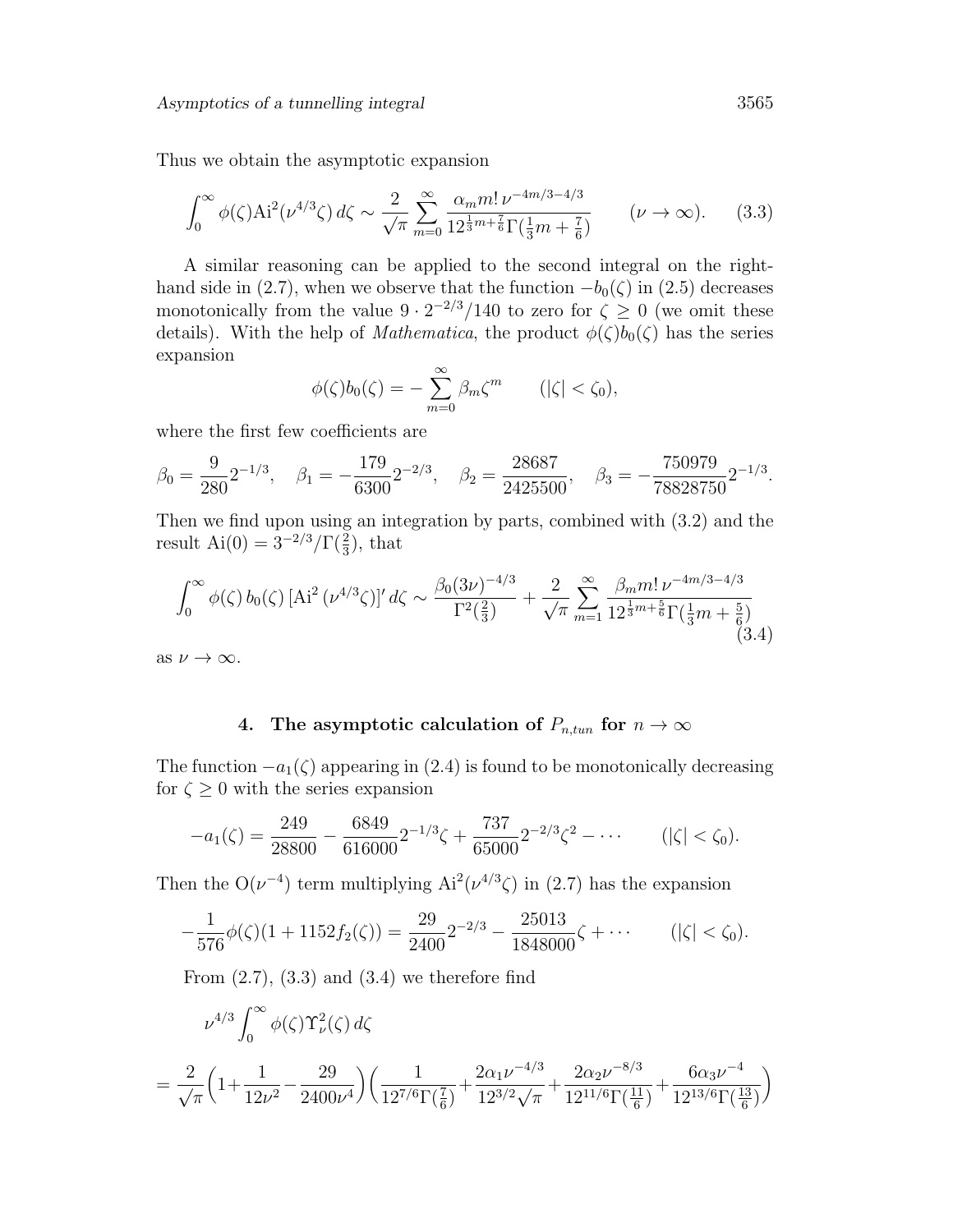$$
+\nu^{-8/3}\left(1+\frac{1}{12\nu^2}\right)\left(\frac{3^{-4/3}\beta_0}{\Gamma^2(\frac{2}{3})}+\frac{2\beta_1\nu^{-4/3}}{\sqrt{\pi} \, 12^{7/6}\Gamma(\frac{7}{6})}\right)+O(\nu^{-16/3}).
$$

Hence, from  $(1.2)$  and  $(2.6)$ , we obtain

$$
P_{n,tun} = \frac{2^{n+2}(n!)e^{n+\frac{1}{2}}}{\sqrt{\pi \nu^{2n+5/3}}}
$$
  
\n
$$
\times \left\{ \left( 1 + \frac{1}{12\nu^2} - \frac{29}{2400\nu^4} \right) \left\{ \frac{6^{-2/3}}{\Gamma^2(\frac{1}{3})} - \frac{\nu^{-4/3}}{30\pi\sqrt{3}} + \frac{4}{525} \frac{6^{-1/3}\nu^{-8/3}}{\Gamma^2(\frac{2}{3})} - \frac{16}{525} \frac{6^{-2/3}\nu^{-4}}{\Gamma^2(\frac{1}{3})} \right\}
$$
  
\n
$$
+ \nu^{-8/3} \left( 1 + \frac{1}{12\nu^2} \right) \left\{ \frac{3}{280} \frac{6^{-1/3}}{\Gamma^2(\frac{2}{3})} - \frac{179}{6300} \frac{6^{-2/3}\nu^{-4/3}}{\Gamma^2(\frac{1}{3})} \right\} + O(\nu^{-16/3}) \right\} \tag{4.1}
$$

upon use of the properties of the gamma function to simplify the coefficients. On noting that

$$
\frac{2^{n+2}n!e^{n+\frac{1}{2}}}{\sqrt{\pi \nu^{2n+5/3}}} = \frac{2^{5/3}}{n^{1/3}} \left(1 - \frac{5}{12\nu^2} - \frac{23}{288\nu^4} + O(\nu^{-6})\right) \qquad (n \to \infty),
$$

we then finally obtain from (4.1) that

$$
P_{n,tun} = \frac{2^{5/3}}{n^{1/3}} \left\{ \left( 1 - \frac{1}{3\nu^2} \right) \left( \frac{6^{-2/3}}{\Gamma^2(\frac{1}{3})} - \frac{\nu^{-4/3}}{30\pi\sqrt{3}} + \frac{11}{600} \frac{6^{-1/3}\nu^{-8/3}}{\Gamma^2(\frac{2}{3})} \right) - \frac{167}{900} \frac{6^{-2/3}\nu^{-4}}{\Gamma^2(\frac{1}{3})} + O(\nu^{-16/3}) \right\}
$$
(4.2)

as  $n \to \infty$ . Insertion of numerical values for the coefficients yields the alternative form

$$
P_{n,tun} = \frac{1}{n^{1/3}} \left\{ \left( 1 - \frac{1}{3\nu^2} \right) \left( 0.1339750 - \frac{0.0194484}{\nu^{4/3}} - \frac{0.0174687}{\nu^{8/3}} \right) - \frac{0.0248598}{\nu^4} + O(\nu^{-16/3}) \right\}, \quad \nu = \sqrt{2n+1}.
$$

The first two leading terms in this expansion can be seen to agree with the approximation stated in (1.3).

We conclude by presenting the results of numerical calculations to illustrate the accuracy of the asymptotic expression in (4.2). In Table 1 we show the values of the absolute relative error in the computation of  $P_{n,tun}$  using (4.2) for different n.